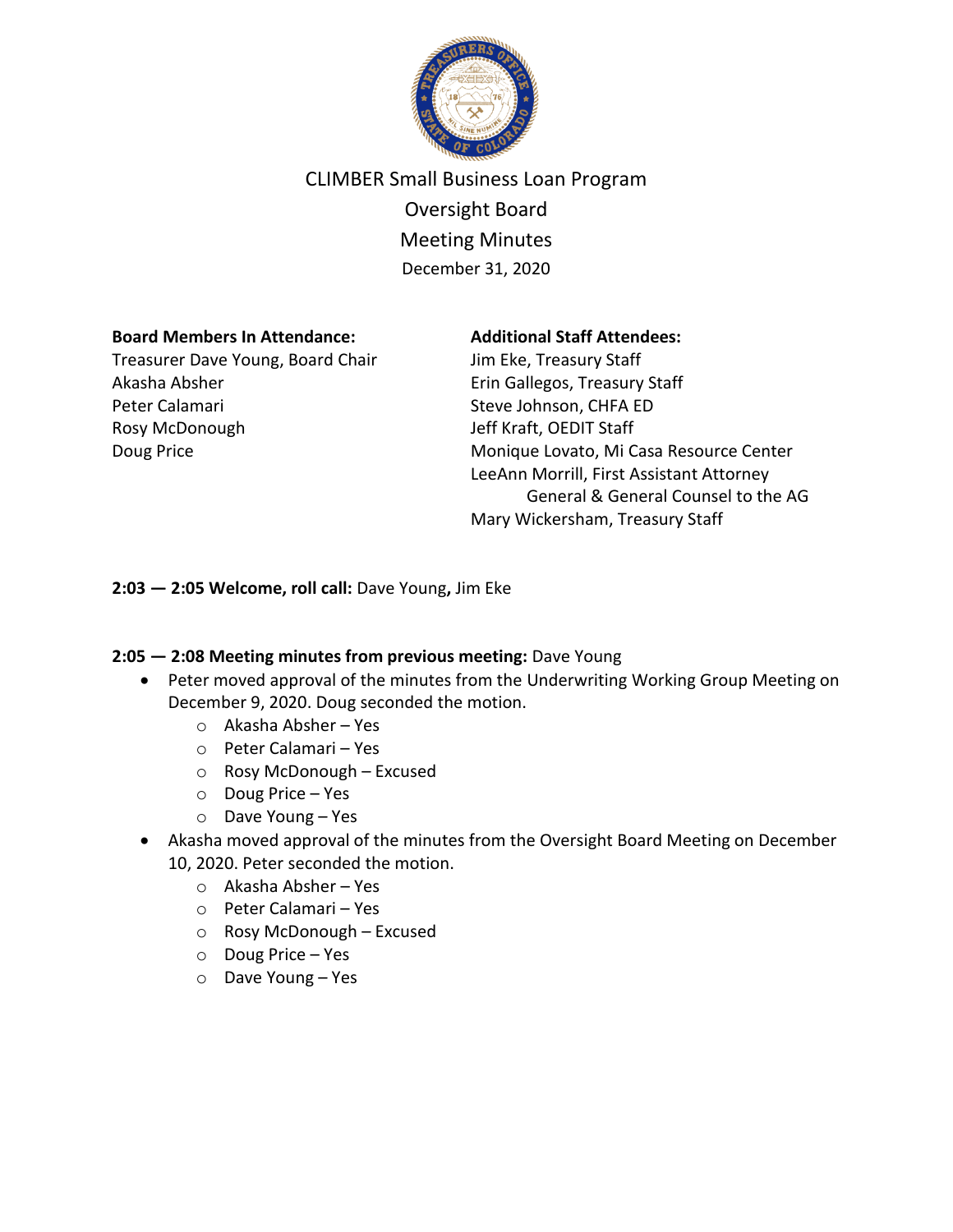CLIMBER Small Business Loan Program Oversight Board Meeting Minutes December 31, 2020 Page 2

## **2:09 — 2:58 Updates:**

- **Fundraising:** Mary Wickersham, Peter Calamari
	- $\circ$  The fundraising group has a formal anchor level commitment from Northern Trust for the first two tranches and the option to provide a similar investment for the following tranches. The group is working on getting anchor level decisions from three other banks. Theoretically the group should have enough money by January 22<sup>nd</sup> to launch the first tranche with 25 million dollars.
	- o Rosy joined the meeting at 2:11 pm
- **Tax Credit Sale:** Mary Wickersham, Dave Young
	- $\circ$  The first tax credit sale was closed on Tuesday, December 29, 2020. The fund is looking to initially use about \$19 million of tax credits and then another \$11 million when needed. The first sale closed on \$8.5 million purchase agreements. Additional purchase agreements will be signed in January. The statute set the minimum sale for these tax credits to be 75 cents on the dollar and the group got 77 cents on the dollar. There was a discussion on tax credit sales and the amount of proceeds the state can bring in for the fund.
- **Technical Assistance:** Jeff Kraft
	- o The working group met with the Small Business Development Center and Energize Colorado to discuss technical assistance for the fund. It was a positive meeting and all the groups involved have the network and the ability to mentor the fund with its technical assistance. Jeff would like to have a mechanism in place at the launch of the program and then it can grow with the program.
- **New Member Search:** Rosy McDonough, Jeff Kraft
	- o Rosy will be leaving the Board due to a new position as the Executive Director of the Hispanic Contractors of Colorado. Rosy addressed the board, followed by board members and staff who recognized her hard work and thanked her for serving on the board. Rosy introduced Monique Lovato who is the CEO and President of Mi Casa Resource Center who may be replacing Rosy. Monique addressed the board. There was a brief discussion on filling her seat. The seat is to be filled by the Director of the Minority office or their designee.
- **Timeline:** Mary Wickersham, Jim Eke
	- $\circ$  The Board's work on the timeline is done but there may be timeline changes due to the new federal stimulus bill. The intergovernmental agreement with CHFA should be executed by mid-January. Harsha Sekar with Kline Alvarado Veio, has been working on behalf of the Board and has drafted the master funding agreement. The master funding agreement should be executed by the lead contributors in January. The tax credit sale will be fully completed for the year in mid-January.